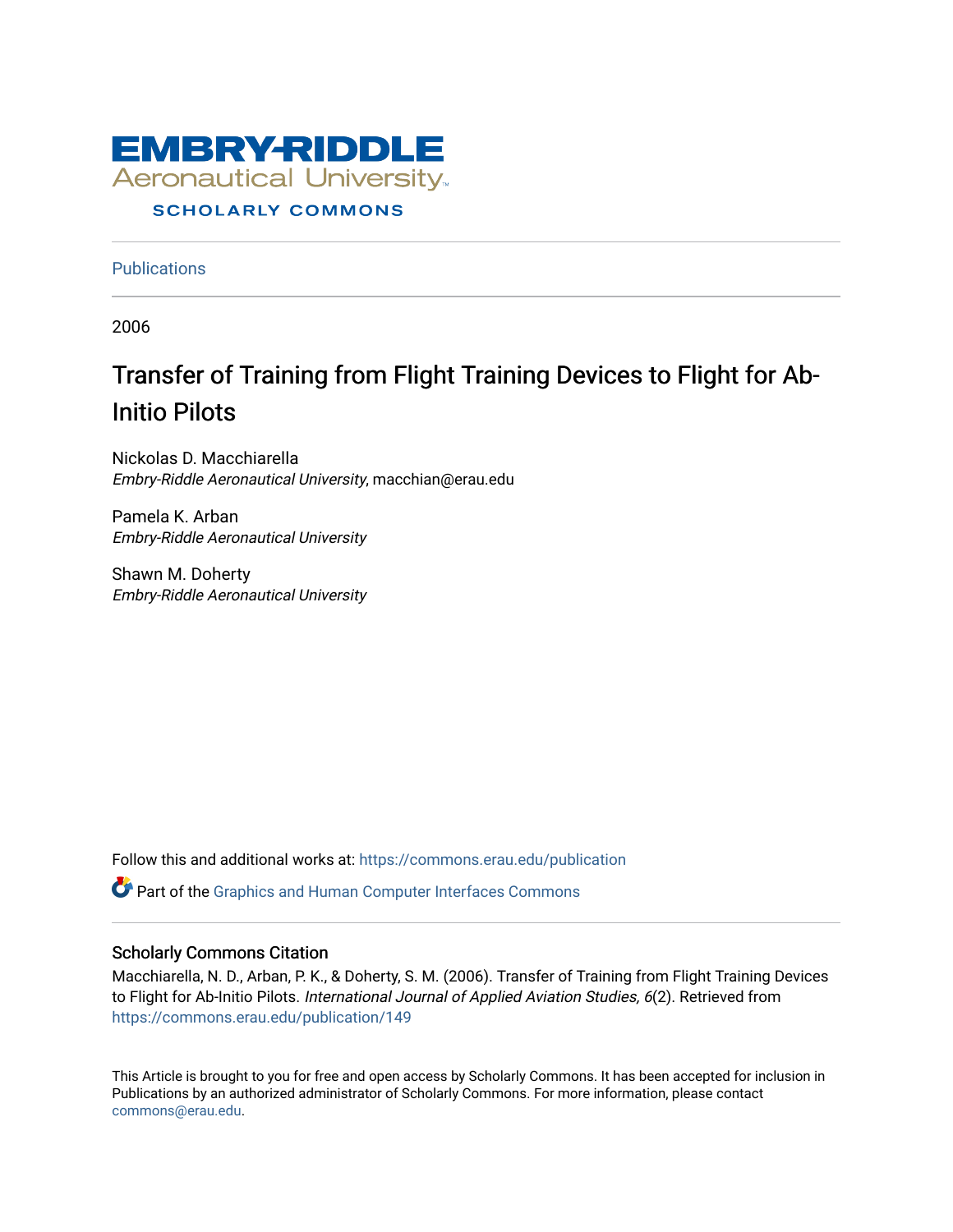## *Transfer of Training from Flight Training Devices to Flight for Ab-Initio Pilots*

Nickolas D. Macchiarella,

Pamela K. Arban

and

Shawn M. Doherty

*Embry-Riddle Aeronautical University 600 S. Clyde Morris Blvd. Daytona Beach, FL 32114-3900*

#### *Abstract*

*The application of flight simulation to meet pilot training needs continues to evolve. Flight simulations built with powerful and inexpensive computers are making high fidelity simulation available as a medium for training ab-initio pilots at Pilot Schools and Training Centers. The researchers conducted an 18-month study that applied an experimental flight-training curriculum comprised of 60% flight training device (FTD) flight and 40% airplane flight to certify Private Pilots under Federal Aviation Regulation (FAR) Part 142. The results from the research provided data to ascertain the effective transfer for each flight-training task. Ab-initio student pilots practiced each task to standard in an FTD prior to training in an actual airplane. The researchers measured a significant degree of effective transfer for the majority of flight tasks examined.* 

#### Introduction

As flight simulations increase in fidelity and decrease in relative cost, the possible applications of simulation for training necessitates continued investigation. Flight training devices (FTD) frequently include high levels of fidelity for aerodynamic modeling. The Federal Aviation Administration (FAA) defines an FTD as, a full scale replica of an airplane's instruments, equipment, panels,

and controls in an open flight deck area or an enclosed airplane cockpit, including the assemblage of equipment and computer software programs necessary to represent the airplane in ground and flight condi-

Requests for reprints should be sent to Kay Chisholm, FAA Academy, AMA-530, P.O. Box 25082, Oklahoma City, OK 73125. E-mail to kay.chisholm@faa.gov.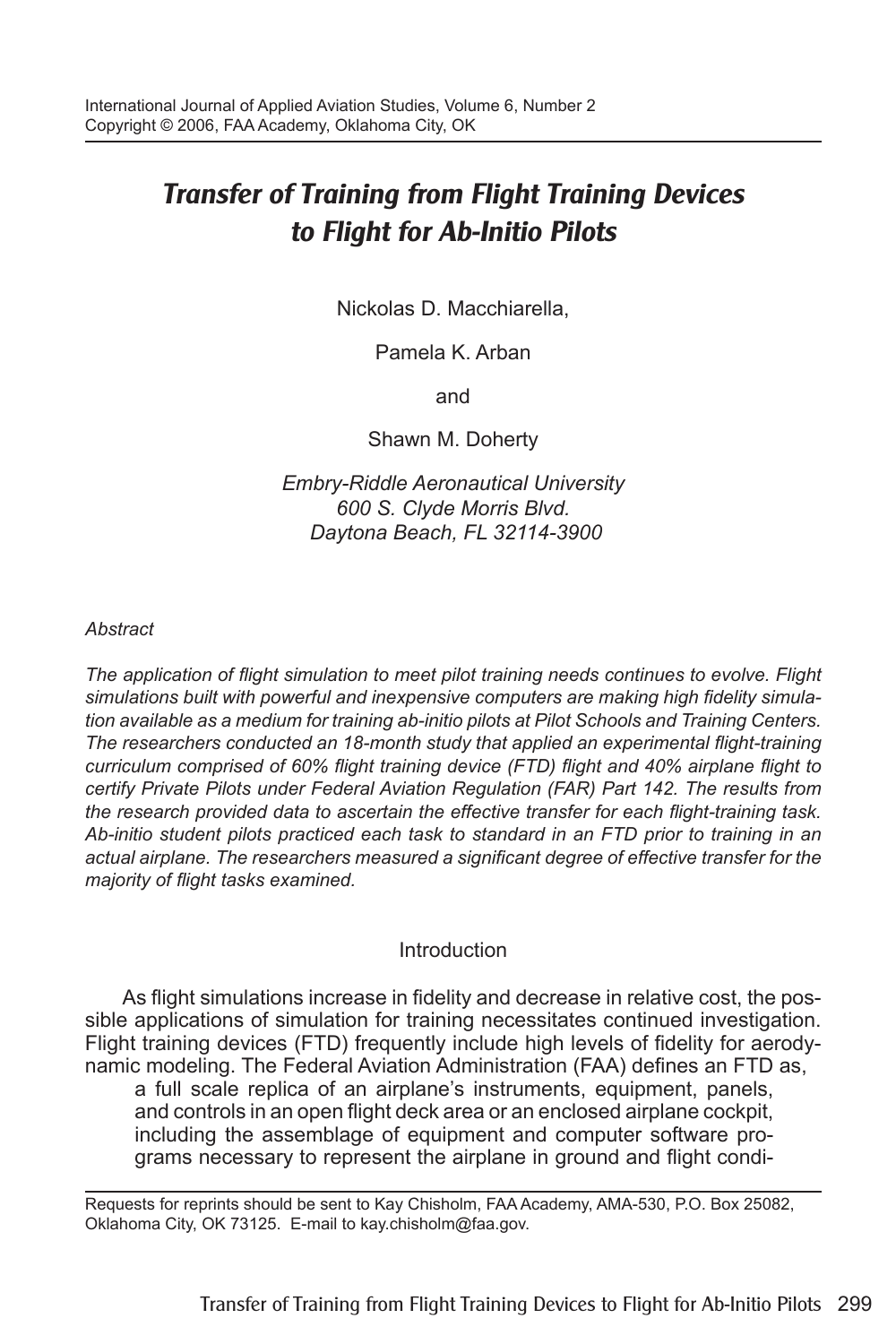tions to the extent of the systems installed in the device; does not require a force (motion) cueing or visual system; is found to meet the criteria outlined in this AC for a specific flight training device level; and in which any flight training event or flight checking event is accomplished (Federal Aviation Administration, 1992, p. 3).

Recently developed FTDs often include visual systems, force cueing, and aerodynamic modeling characteristics that were not readily available when the FAA first defined and then prescribed how these nonmotion-based flight simulators could be used for pilot training. The purpose of this study was to examine the transfer of training (ToT) from specific recently developed FTDs for ab-initio pilots who trained with a hybrid curriculum of simulated and actual flight.

Starting August 2005, Embry-Riddle Aeronautical University (ERAU)'s Daytona Beach campus conducted an 18-month research project as part of its effort to optimize the application of training that heavily integrates simulated flight during the training of ab-initio student pilots. This longitudinal study followed the performance of participant pilots from a novice condition to FAA certification as a Private Pilot. The transition to powerful personal computer (PC) systems used to drive FTDs is enabling higher levels of fidelity at lower costs while accurately modeling specific aspects of flight. The researchers examined the skill transfer from a Frasca 172 FTD to single engine airplanes for ab-initio student pilots. The Frasca 172 FTD is an FAA qualified Level 6 FTD with a 220-degree wraparound visual system and enhanced aerodynamic modeling that includes non-linear dynamic coefficients, accurate p-factor, slow flight, stalls, left turning tendencies, and force cueing (Anderson & Macchiarella, 2004). This study differed from previous skill transfer studies due to its application of a hybrid curriculum based primarily in simulation and the degree of simulation use approved by the FAA to certify pilots under Federal Aviation Regulation (FAR) Part 142. The research used Flight Training Devices for 60% of the hybrid curriculum's training while airplanes were used for the remaining 40%.

#### *Transfer of Training*

Evidence exists indicating that flight training in simulators can yield a positive transfer to performance in real flight (Hays, Jacobs, Prince, & Salas, 1992; Rantanen & Talleur, 2005; Stewart, Dohme, & Nullmeyer, 2000; Waag, 1981). For example, Stewart, Dohme, and Nullmeyer (2000) replaced 7.8 hours of training in the aircraft with nine hours of training in a relatively low fidelity simulator for a group of ab-initio pilots. The measures for this experiment included whether students were set back or eliminated from the training program. The simulationbased training resulted in the experimental group students achieving standardized performance without being set back or eliminated. These findings led Stewart et al., (2000) to conclude that simulated flight had utility for ab-initio flight training.

Using a meta-analysis Rantanen and Talleur (2005) found few differences between transfer of training (ToT) studies that used simulation to train instrument tasks and those that trained visual tasks. This suggested that the procedural aspects of visual flight could be effectively trained in simulation. They also found that training in a conventional simulator without a visual system becomes less cost effective as training extends beyond ten hours. However, simulators with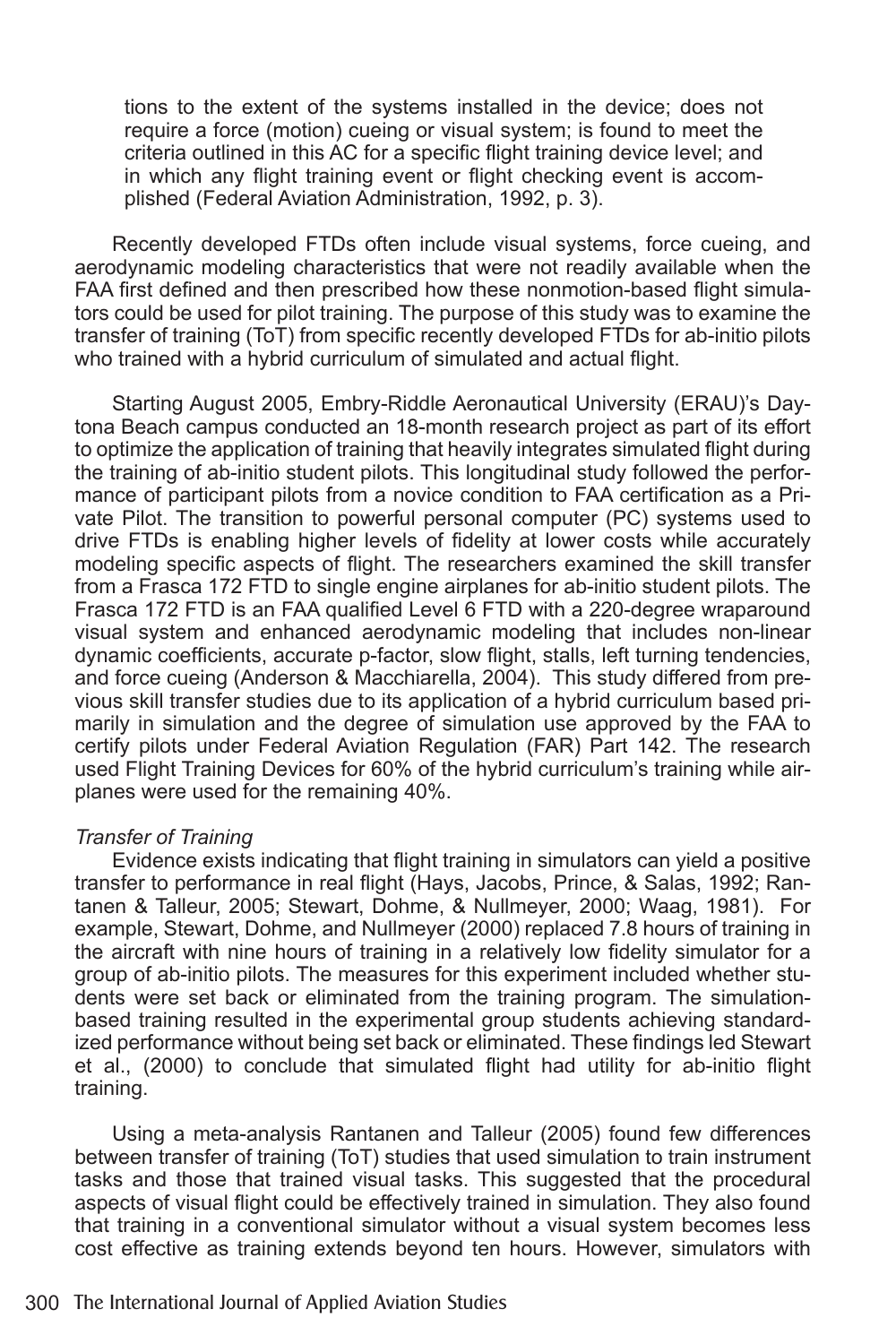some type of visual system offer new cues and may be potentially cost effective beyond ten hours, although the nature of their effectiveness is not well documented.

Additional studies examined the application of simulated flight to train pilots that ranged in skill levels from ab-initio student pilots to experienced airline transport pilots (ATP) (Brown, Cardullo, & Sinacori, 1989; Go, Bürki-Cohen, & Soja, 2000; Jacobs & Roscoe, 1975; Waag, 1981; White & Rodchenko, 1999) . However, these studies did not specifically address the use of modern high fidelity FTDs to meet the training needs of ab-initio student pilots.

Although previous studies demonstrated the effectiveness of simulation for flight training, questions remained regarding how effective simulation is for training initial flight skills in ab-initio pilots as findings in prior work have generated mixed results (Rantanen & Talleur, 2005). The need for further research examining the effect of FTDs on ab-initio pilot training remains open for examination.

#### *Measurement of Transfer*

The most common method of measuring the degree of skill transfer between simulation to the aircraft in order to determine simulation effectiveness is ToT (Roscoe & Williges, 1980). The concept of ToT is derived from learning theory. Researchers have shown that learning and skill acquisition can be transferred from one setting to another similar setting (Gerathewohl, Mohler, & Siegel, 1969). Existing skills can either help or hinder the learning and development of new skills. When pre-existing skills have a positive effect on the development of a new skill, the change in skill is referred to as positive transfer. Conversely, hindrance of new skill acquisition by pre-existing skills is called negative transfer (Patrick, 2003; Roscoe & Williges, 1980). The degree of positive or negative transfer can be measured by a transfer effectiveness ratio (TER) (Roscoe & Williges, 1980).

Calculating the TER requires counting the practice iterations for a task until experimental and control group participants achieve prescribed levels of proficiency in their respective training program. A TER is calculated by subtracting the number of iterations of a task in the aircraft performed by the experimental group from the number of iterations for that task in the aircraft for the control group. This resultant number is subsequently divided by the number of iterations in the simulator (i.e., an FTD) by the experimental group (see Figure 1) (Roscoe & Williges, 1980). Higher TERs indicate greater transfer from simulation to actual airplane flight (e.g., a TER of 1.0 indicates a higher level of transfer than a lower TER like 0.4). A TER of one indicates that for every iteration in the FTD one iteration is saved in the airplane. All positive ratios demonstrate savings in airplane flight for the experimental group.

$$
TER = \frac{C - E}{E_{(FTD)}}
$$

C is Control Group Task Iterations in an actual airplane E is Experimental Group Task Iterations an actual airplane  $E_{(FTD)}$  is Experimental Group Task Iterations in an FTD

*Figure 1.* TER Formula and Definitions of Terms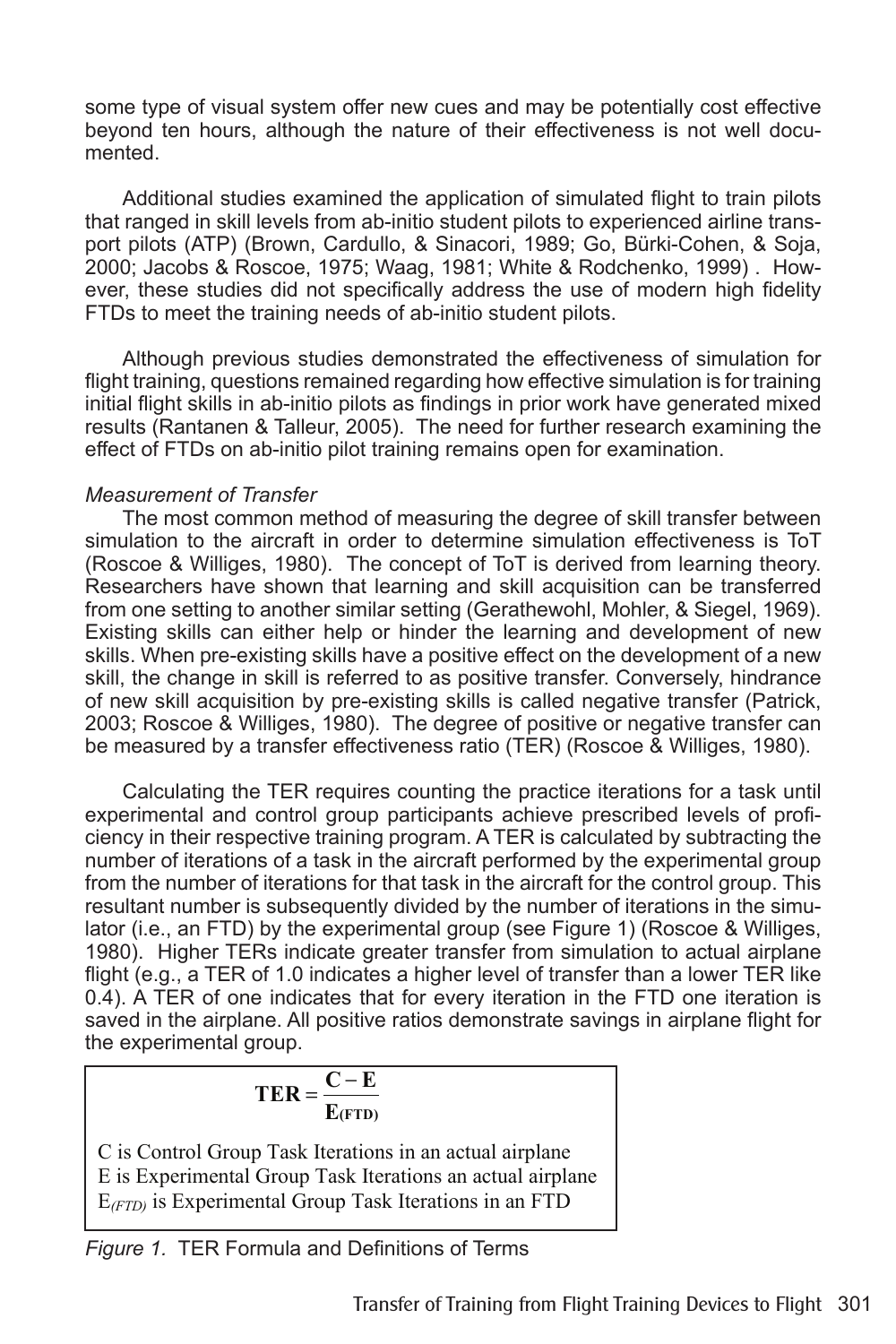As an example, Stewart et al. (2000) pre-trained ten pilots in simulated flight for eight flight tasks. They recorded the number of iterations necessary to achieve standard in the aircraft following the pre-training in simulation. A control group of 21 pilots received no simulated flight training. These researchers found that for all eight maneuvers pre-trained, there was a positive ToT from simulated flight to aircraft flight. The overall TER for the eight tasks was 0.55. This number indicated that each iteration practiced in simulated flight saved approximately one-half iteration during aircraft flight training. Similar transfer effectiveness ratios were anticipated for the current study at ERAU using an FTD with greater fidelity and a curriculum that is tailored specifically for the incorporation of simulation. The researchers hypothesize the ab-initio pilots participating in flight training integrating Frasca 172 FTDs and real flight will meet training standards with significant TERs.

#### **Methods**

#### *Participants*

This study used 38 participants: 18 were in an all-flight control group, and 20 were in an experimental group that used the hybrid FTD and airplane flight curriculum. The number of participants for each group was selected based on a previously conducted power analysis that indicated that 18 participants would be adequate for an in-study power of .80. All participants were ab-initio student pilots with a trivial amount of previous flight training (mean of 0.24 flight hours). The mean age of the all-flight control group was 18.5 and the mean age of the experimental group was 18. The all-flight control group contained 14 males and 4 females and the experimental group contained 15 males and 5 females. The participants were seeking a Bachelor of Science in Aeronautical Science at ERAU. They were regularly enrolled students seeking credits. Flight cost for study participants were normalized to the university's regular flight costs. Each participant possessed, as a minimum, a current Class III Medical Certificate.

#### *Apparatus*

This research used aircraft and FTDs obtained from the university's regular training fleet. Flight instructors used the Cessna C-172S "Skyhawk" for 100% of the control group's flight training and 40% of the experimental group's flight training. The C-172S was equipped with NAV II Avionics that includes traditional round dial instrumentation, Garmin 430, global positioning system (GPS), VOR, and DME. Additionally, the Frasca 172 FTD was used for the bulk (i.e., 60%) of the experimental group's curriculum. A Level 6 FTD is defined as a non-motion training aid that is aircraft specific (Federal Aviation Administration, 1992). The device used at ERAU was qualified as a Level 6 Flight Training Device. This device was further enhanced to handle the high angle of attack envelope necessary to train ab-initio pilots. The new aerodynamic models necessary to achieve the desired fidelity were longitudinal and lateral-directional propeller destabilizing effects, longitudinal and lateral-directional gyroscopic effects, p-factor, stall model, and an asymmetric wing lift (spin) model. The researchers at ERAU referred to these FTD as being Level 6 Plus to reflect these enhancements. These FTDs are embedded within an actual Cessna C-172S cockpit from the front of the airplane to just behind the pilot seats. From the firewall forward, the FTDs house the flight control loading equipment. Behind the pilot seats is an instructor's station with a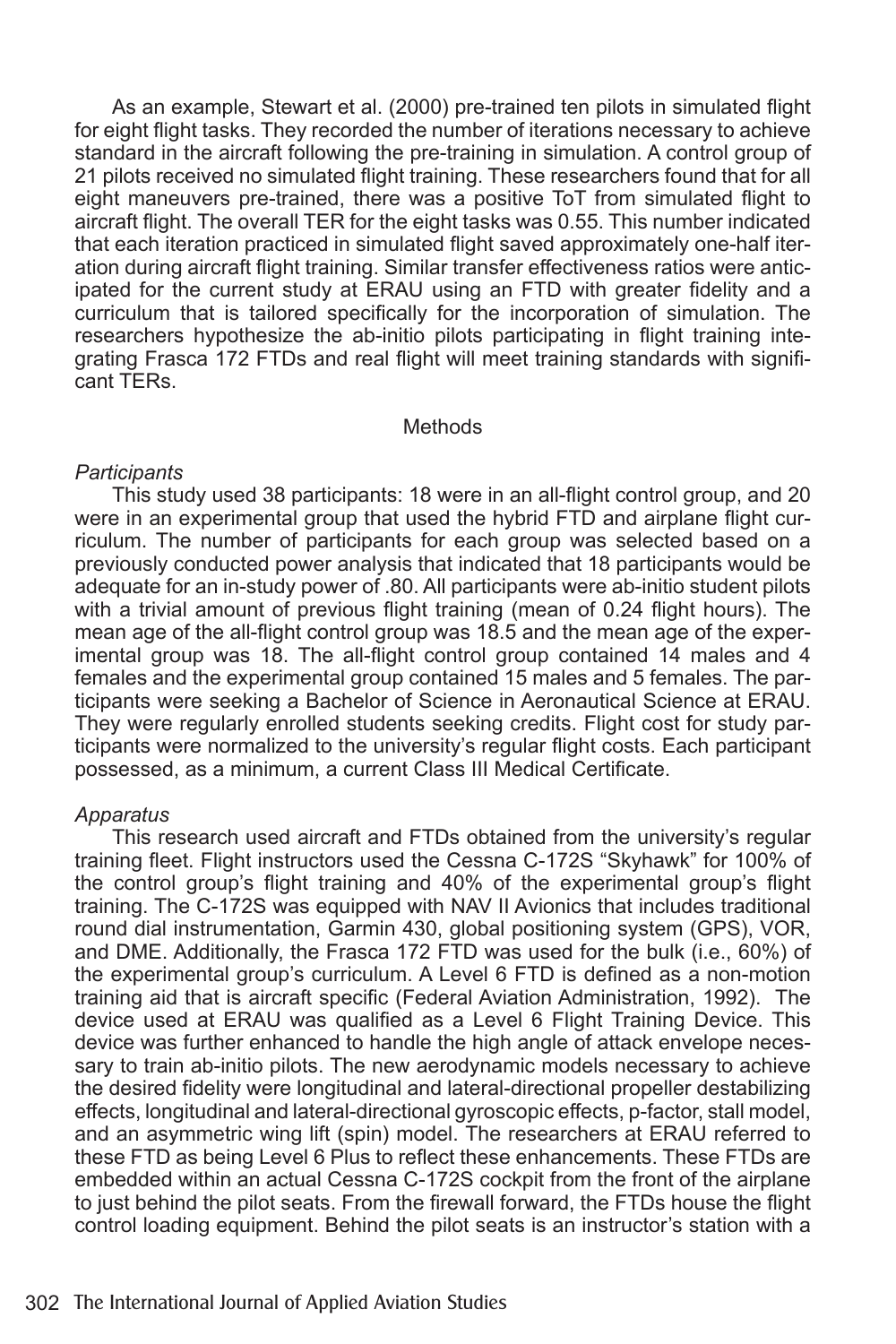computer workstation to monitor and control the simulation. The visual system provides a 220-degree out-of-the-cockpit view of the flight environment. Air vents in the cockpit blow air on the pilot to replicate the cabin airflow levels experienced in flight. Aural cues change dependent on RPM settings, flap movements, stall warning, airspeed, and engine power. The radio and intercom systems functionality match actual radio and intercom systems in a C-172S and have the capability of being networked with other FTDs for a fleet-wide simulation. All of the Frasca 172 FTDs are equipped with Global Positioning System (GPS) and Instrument Landing System (ILS) navigation capabilities. The aerodynamic modeling is based upon comprehensive flight test data collected at ERAU of a full flight regime to include all aspects of slow flight and stall performance (Anderson & Macchiarella, 2004). This configuration is currently commercially available from Frasca International, Inc.

#### *Flight Training Curricula*

Two separate curricula were approved by the FAA to conduct this study. The curricula were structured to sequence tasks in the same manner for both groups. Variations in the curricula between the control and experimental group were minimized. Very little research has been done concerning when and how simulation should be integrated into a flight-training curriculum (Champney, Milham, Carroll, Stanney, & Cohn, 2006). The curriculum selected for training the experimental group (Embry-Riddle Aeronautical University, 2005a) was designed to sequence flight tasks first in the FTD with the goal of obtaining FAA prescribed criterion prior to aircraft flight. In cases where the Practical Test Standard (PTS) was ambiguous with regard to measurable task completion, researchers applied a criteria derived from the ERAU Standard Operating Procedures (SOP) (Embry-Riddle Aeronautical University, 2003) (e.g., Preflight Inspection and Cockpit Management). The experimental curriculum contained 60% simulated flight and 40% airplane flight for a total of 69.7 hours of flight training. Students successfully training with this curriculum had approximately 28 hours of flight in the real aircraft. The control group's curriculum was comprised of 100% aircraft flight.

#### *Data Collection*

The FAA Private Pilot Practical Test Standards for Airplane (SEL, MEL, SES, MES) (Federal Aviation Administration, 2002) served as the source for task criteria. Instructor pilots collected data by recording task iterations on paper forms for each participant during training flights. Iterations included any attempt by the student to perform a PTS task including successful completion of the task to standard. Data were collected in the same manner during training with the airplane and FTD. Researchers chose to utilize the tasks from the PTS as the measurement of pilot performance due to the PTS's regulatory authority in the certification of pilots. All FAA certified flight instructors and pilot examiners must comply with these standards when conducting practical tests that come at the end of the Private Pilot certification course. The PTS standards specify the Areas of Operation for which students must show competency before receiving a Private Pilot certificate (Federal Aviation Administration, 2002). Researchers listed each task from these respective Areas of Operation on a paper data collection form referred to as an iteration slip. On the iteration slip, instructor pilots recorded each iteration of PTS tasks attempted and whether the iteration was successfully completed. Iteration slips were bound and placed on kneeboards to accommodate the less-than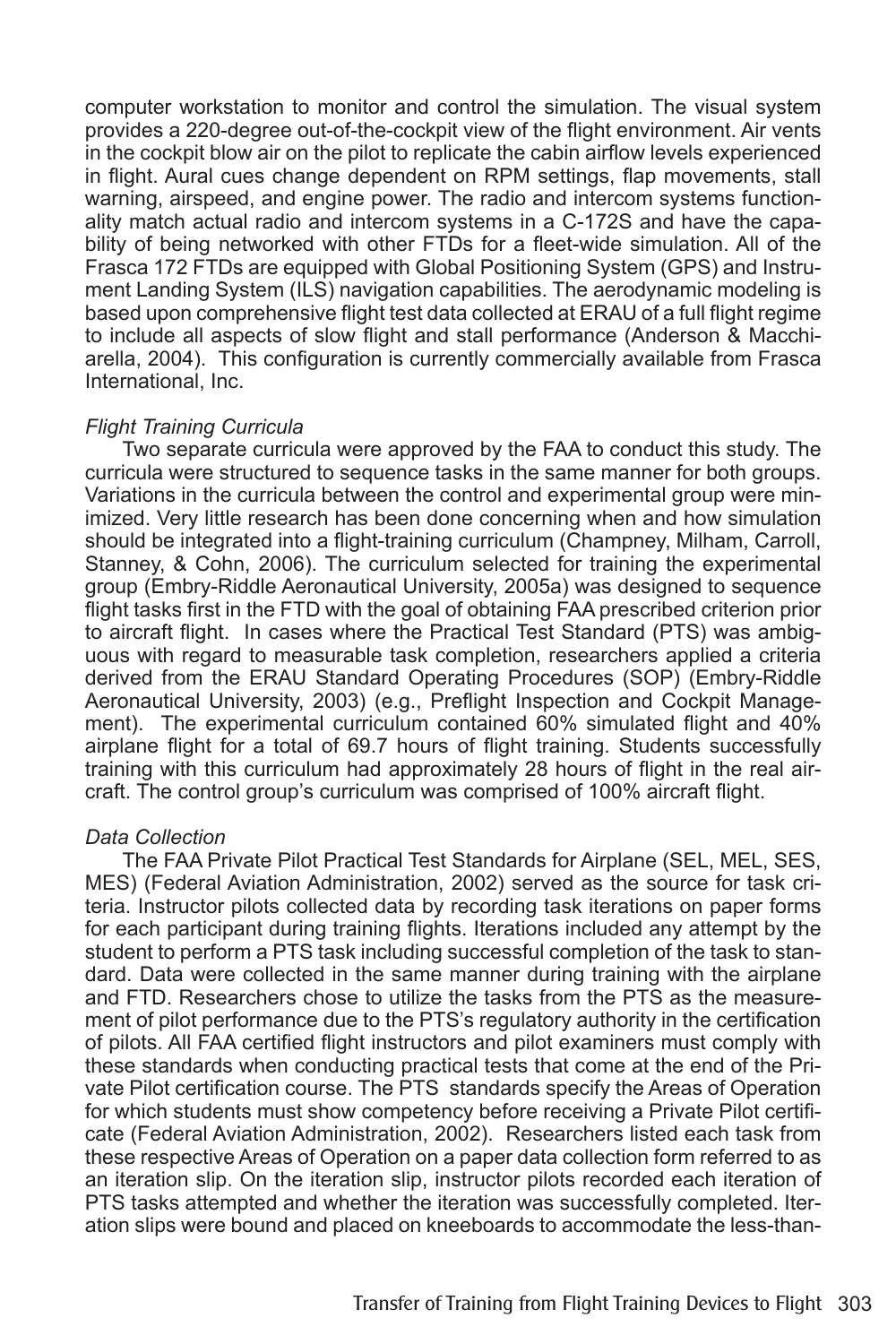optimal data collection conditions that instructor pilots experience during flight training. The data collection device listed all tasks on the front side of the iteration slip in large print (Beaubien, 2004).

As part of the effort to enhance reliability, the instructor pilots received data collection training to standardize the collection procedures. The standardization occurred through an initial 3-hour training period and subsequently reinforced with a monthly review of procedures. The instructor pilot training addressed the PTS standards and necessity of adherence to the curricula approved by the Orlando Flight Safety District Office (FSDO)-15 (Embry-Riddle Aeronautical University, 2005a, Embry-Riddle Aeronautical University, 2005b).

#### *Design*

This experiment was a two group between subjects design. The independent variable was the training platform. The control group's condition included full flight in the C-172S with no FTD exposure. The experimental group's condition contained C-172S flight and FTD flight. There were 34 dependent variables. These 34 dependent variables were represented by the number of iterations necessary to achieve the PTS standards for 34 tasks associated with Private Pilot certification.

#### *Procedure*

The university institutional review board examined all procedures and approved the study. Researchers carefully followed the approved procedures. Participants were pre-briefed and randomly assigned to a group before signing an informed consent form. As students registered to participate in the study the university registrar randomly divided the students into groups and, when all participants were assigned, sent a list of participants for each group to the researchers. Each group had a slightly different informed consent form to account for the different benefits available to each group for participation in the study. Researchers briefed members of both groups on their respective curriculum. Each participant filled out biographical data including contact information and number of flight hours. All participants were screened to ensure they had no more than a trivial amount of prior flight experience (i.e., < 1 hour).

Participants received the same academic ground training as the general population of Aeronautical Science students. However, researchers assigned participants to flight training sections (i.e., flight blocks) that delivered only the prescribed curriculum to their respective group. ERAU's flight training focus is to produce pilots well prepared for employment as professional pilots. Consequently, specific skills (e.g., cockpit flows and call outs) are standardized and embedded into all fight-training curricula.

The experimental and control curricula were subdivided into units. The participants completed a unit of their group's curriculum during an assigned flight block. Each task had a prescribed training standard graduated in nature to progress from a lower initial level of ability to a higher-level ability as prescribed by PTS. For example, a participant in an early unit would not be expected to land within PTS standards in order to receive a passing grade for the unit. In all cases, participants in the experimental group must perform to PTS standards for a task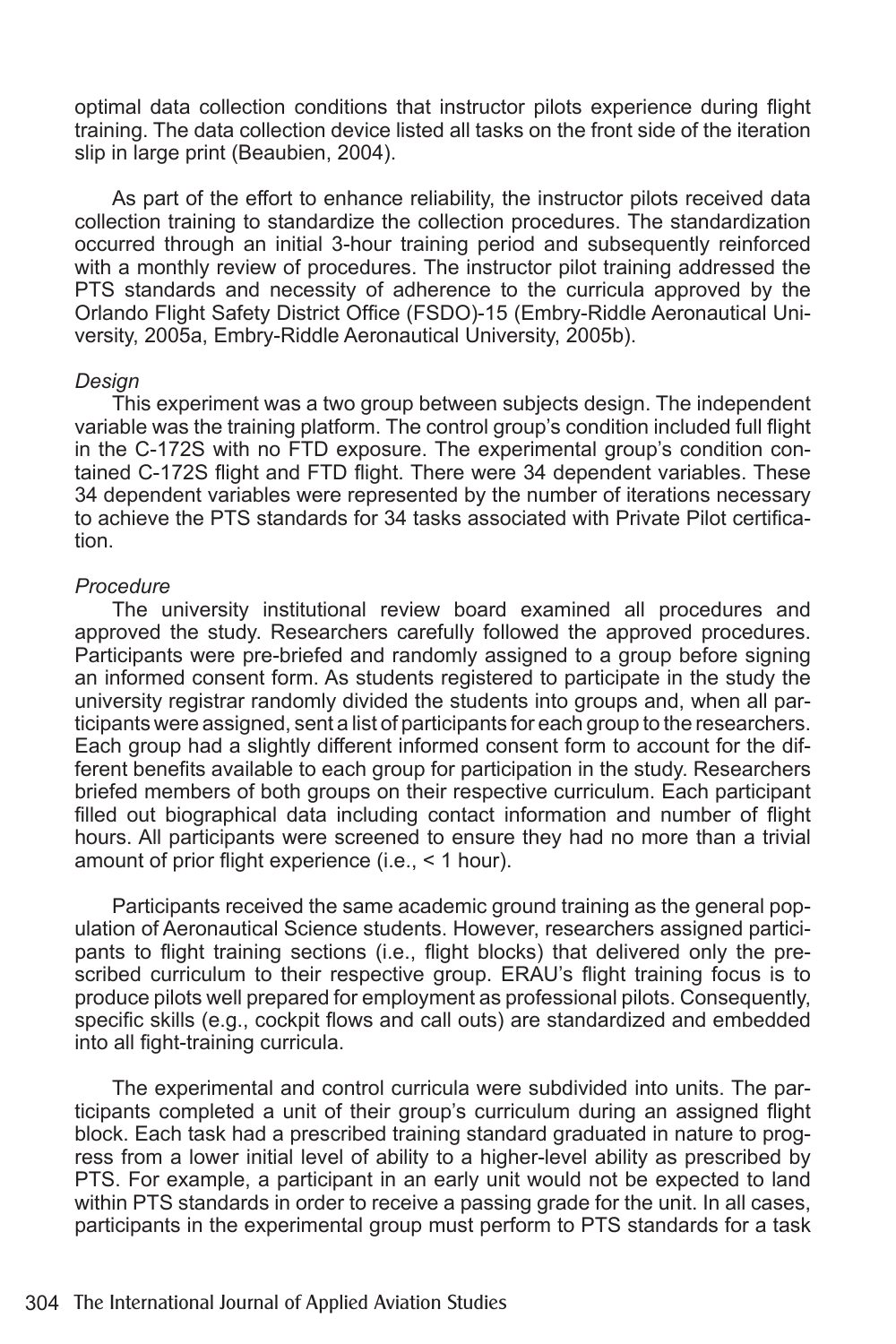before attempting that task in an airplane. Units were arranged is such a way that participants were sequenced from FTD-based training to airplane-based training in order to ensure achievement of PTS standards in simulation prior to airplane flight. The sequencing of the curriculum allowed pilots to proceed to subsequent units, but they were not allowed to attempt tasks that had not yet been performed to PTS standards in the FTD. Each unit was graded and iterations were recorded by the participant's assigned instructor pilot. After the unit was complete, the instructor pilot deposited the iteration slip in a designated location for processing by the researchers.

#### **Results**

Researchers calculated mean group iterations required to perform to PTS standards for each task (see Table 1). The data were corrected through a logarithmic transformation (see Table 2) to address the restriction of range issue in the data in which there cannot be fewer than one trial to task completion in actual flight. Skew and kurtosis (kurt) are indices of normality in the data. Skew and kurtosis values higher than two for either indicate non-normal data (Aron & Aron, 1999). For a number of the variables under investigation in this study values for skew and kurtosis indicated non-normality. Logarithmic transformations are a typical method used to correct the data toward a normalized data distribution that is an assumption necessary for MANOVA analyses. The skew and kurtosis values reduced from an average of 1.16 and 1.54 respectively for the untransformed data to 0.22 and -0.23 for the transformed data (see Tables 1 and 2). MANOVA analyses were performed on the transformed data. Researchers calculated TER values with these mean scores. The researchers accounted for any voids in task iteration data. Missing data in the study were replaced by the respective group mean of iterations for that specific flight task. Approximately 9.75% of the data points were filled in this manner. The normalized data occurred primarily in four tasks: Lost Procedures, Diversion, Rectangular Course, and Soft-field Approach and Landing.

#### Table 1

|                                | Control |     |        |        |     |     | Experimental |        |     | Total     |      |        |  |  |
|--------------------------------|---------|-----|--------|--------|-----|-----|--------------|--------|-----|-----------|------|--------|--|--|
|                                | M       | SD  | Skew   | Kurt   | M   | SD  | Skew         | Kurt   | M   | <u>SD</u> | Skew | Kurt   |  |  |
| Preflight Inspec-<br>tion      | 3.6     | 1.0 | $-0.3$ | $-0.7$ | 1.4 | 0.6 | 1.2          | 0.8    | 2.4 | 1.4       | 0.4  | 0.1    |  |  |
| Cockpit Manage-<br>ment        | 3.6     | 1.3 | $-0.7$ | $-0.5$ | 1.4 | 0.8 | 2.3          | 4.9    | 2.4 | 1.5       | 0.8  | 2.2    |  |  |
| <b>Engine Starting</b>         | 4.8     | 2.3 | 1.0    | 0.7    | 1.5 | 0.8 | 2.0          | 4.1    | 3.1 | 2.4       | 1.5  | 2.4    |  |  |
| Taxiing                        | 6.5     | 4.9 | 1.8    | 4.2    | 2.1 | 1.3 | 1.9          | 3.6    | 4.2 | 4.1       | 1.8  | 3.9    |  |  |
| <b>Before Takeoff</b><br>Check | 5.9     | 2.9 | 0.9    | 0.7    | 1.6 | 0.9 | 1.4          | 1.5    | 3.6 | 3.0       | 1.2  | 1.1    |  |  |
| <b>Traffic Patterns</b>        | 11.7    | 7.9 | 0.8    | $-0.7$ | 4.0 | 3.2 | 0.8          | $-0.3$ | 7.6 | 7.0       | 0.8  | $-0.5$ |  |  |

*Iterations to PTS in the Airplane for the Control and Experimental Groups by Task*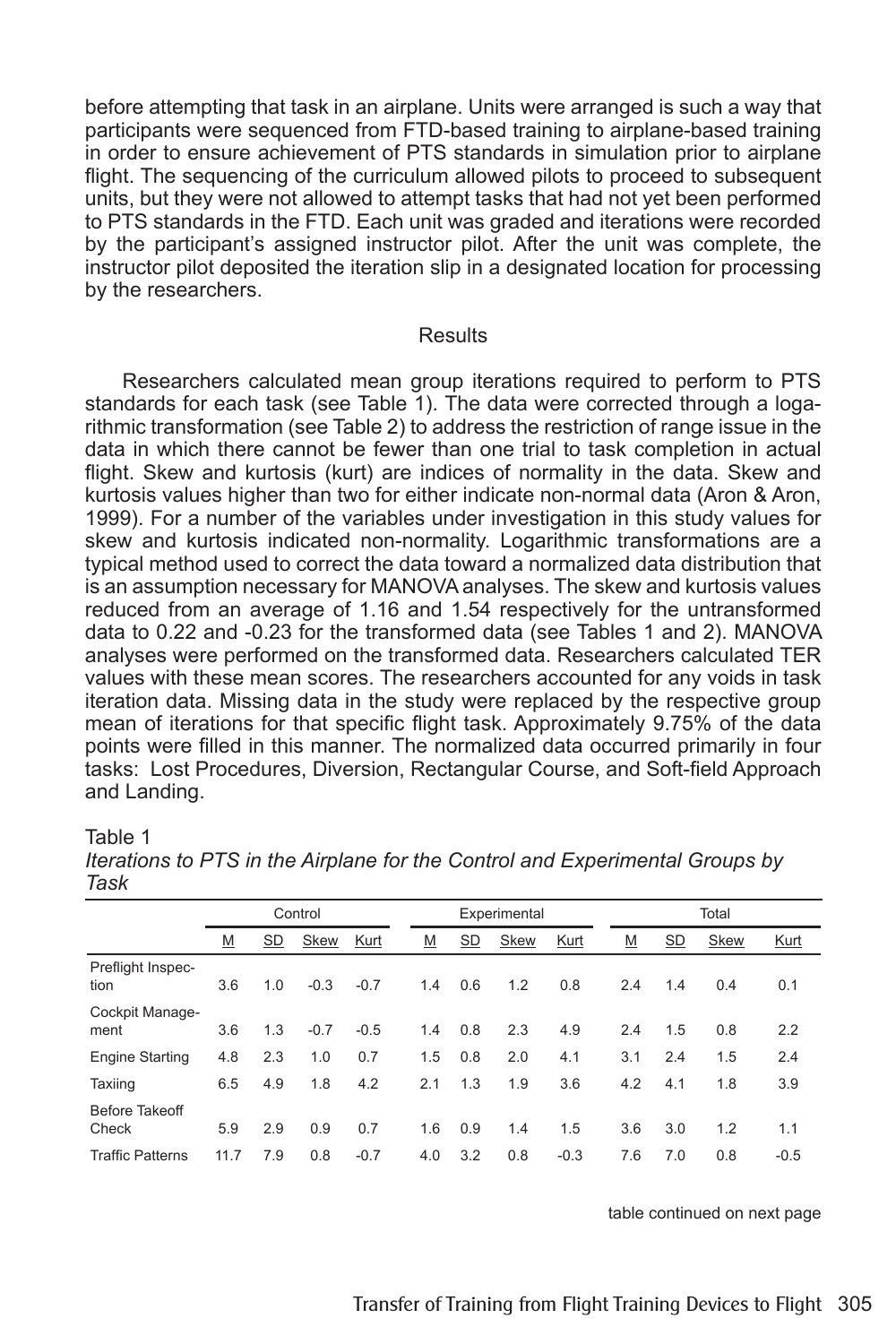| Normal and<br><b>Crosswind Take-</b><br>off and Climb         | 6.4  | 3.7  | 0.5 | $-0.2$ | 2.5 | 2.1 | 1.6    | 1.7    | 4.4  | 3.5  | 1.1 | 0.8    |
|---------------------------------------------------------------|------|------|-----|--------|-----|-----|--------|--------|------|------|-----|--------|
| Normal and<br>Crosswind<br>Approach and<br>Landing            | 20.8 | 15.4 | 0.7 | $-0.4$ | 5.1 | 3.6 | 0.5    | $-0.8$ | 12.5 | 13.4 | 0.6 | $-0.6$ |
| Soft-field Takeoff<br>and Climb                               | 2.5  | 1.4  | 1.0 | 0.7    | 2.3 | 1.1 | 0.9    | 0.9    | 2.4  | 1.3  | 1.0 | 0.8    |
| Soft-field Ap-<br>proach and<br>Landing                       | 3.7  | 2.0  | 0.4 | $-0.9$ | 2.8 | 1.2 | 0.0    | $-0.4$ | 3.2  | 1.7  | 0.2 | $-0.6$ |
| Short-field<br><b>Takeoff and Max</b><br>Performance<br>Climb | 2.4  | 1.4  | 0.8 | 0.8    | 1.9 | 0.8 | 1.2    | 2.9    | 2.1  | 1.1  | 1.0 | 1.9    |
| Short-field<br>Approach and<br>Landing                        | 4.0  | 2.8  | 1.6 | 1.7    | 2.8 | 0.9 | $-0.7$ | $-0.5$ | 3.4  | 2.1  | 0.4 | 0.6    |
| Forward Slip to a<br>Landing                                  | 2.9  | 2.1  | 0.7 | $-0.7$ | 1.6 | 0.7 | 0.9    | $-0.2$ | 2.2  | 1.6  | 0.8 | $-0.5$ |
| Go-Around/Re-<br>jected Landing                               | 3.2  | 2.9  | 1.7 | 2.6    | 1.6 | 1.0 | 2.4    | 6.7    | 2.4  | 2.2  | 2.0 | 4.7    |
| Steep Turns                                                   | 4.4  | 3.4  | 0.7 | $-0.1$ | 2.6 | 1.4 | 0.9    | 0.3    | 3.4  | 2.7  | 0.8 | 0.1    |
| Rectangular<br>Course                                         | 2.6  | 1.3  | 1.1 | 1.6    | 2.0 | 0.7 | $-0.3$ | $-1.0$ | 2.3  | 1.1  | 0.4 | 0.3    |
| S-Turns                                                       | 4.1  | 2.8  | 0.6 | $-1.0$ | 2.5 | 1.0 | $-0.3$ | $-1.3$ | 3.3  | 2.2  | 0.2 | $-1.2$ |
| Turns Around a<br>Point                                       | 3.3  | 2.3  | 0.5 | -0.4   | 2.7 | 1.5 | 2.5    | 9.7    | 3.0  | 1.9  | 1.5 | 4.6    |
| Pilotage and<br>Dead Reckoning                                | 1.5  | 0.8  | 2.7 | 8.2    | 1.4 | 0.5 | 1.9    | 4.2    | 1.5  | 0.7  | 2.3 | 6.2    |
| Diversion                                                     | 1.5  | 0.5  | 1.9 | 3.8    | 1.5 | 0.9 | 1.6    | 2.5    | 1.5  | 0.7  | 1.7 | 3.1    |
| <b>Lost Procedures</b>                                        | 1.4  | 0.4  | 0.7 | $-1.2$ | 1.2 | 0.3 | 1.7    | 2.8    | 1.3  | 0.4  | 1.2 | 0.8    |
| Navigation Sys-<br>tems and Radar<br>Services                 | 1.9  | 1.7  | 1.3 | 1.0    | 1.7 | 0.7 | 0.9    | $-0.1$ | 1.8  | 1.2  | 1.1 | 0.4    |
| Emergency<br>Approach and<br>Landing                          | 4.1  | 3.6  | 1.4 | 2.6    | 2.2 | 1.3 | 1.1    | 0.9    | 3.1  | 2.8  | 1.3 | 1.7    |
| Systems and<br>Equipment<br>Malfunctions                      | 2.9  | 2.3  | 2.1 | 5.4    | 1.8 | 0.8 | 0.5    | $-1.0$ | 2.3  | 1.8  | 1.3 | 2.2    |
| Straight-and-<br>Level Flight<br>(IFR)                        | 2.4  | 2.0  | 1.7 | 2.3    | 2.1 | 1.7 | 0.8    | $-0.4$ | 2.2  | 1.8  | 1.2 | 1.0    |
| Constant<br><b>Airspeed Climbs</b><br>(IFR)                   | 2.4  | 2.1  | 2.2 | 5.7    | 2.1 | 1.5 | 1.8    | 2.9    | 2.2  | 1.8  | 2.0 | 4.3    |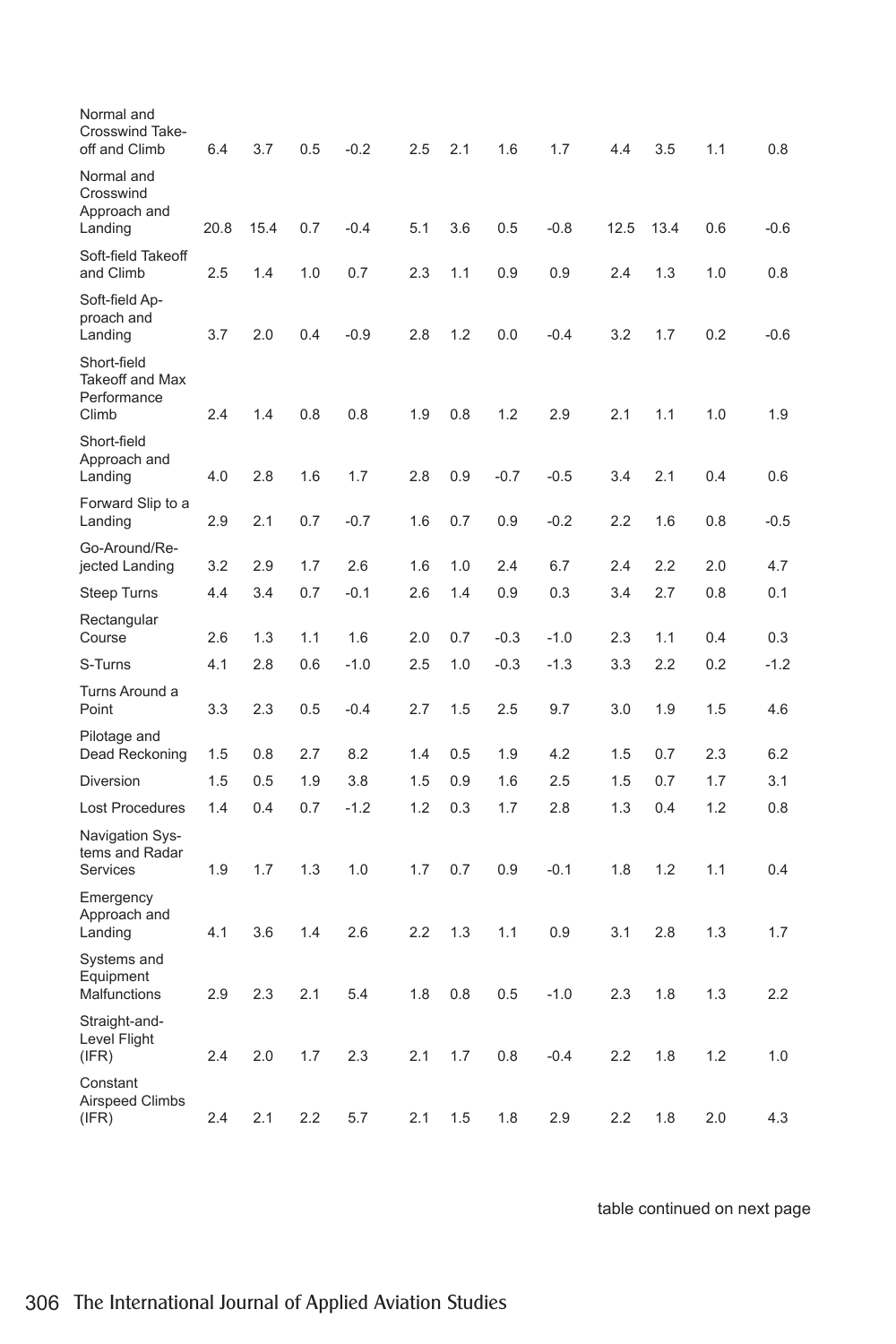| Constant Air-<br>speed Descents<br>(IFR)                                             | 2.5 | 1.9 | 1.8 | 3.2    | 2.4 | 2.0 | 1.8 | 2.6    | 2.4 | 1.9 | 1.8 | 2.9    |
|--------------------------------------------------------------------------------------|-----|-----|-----|--------|-----|-----|-----|--------|-----|-----|-----|--------|
| Turns to Head-<br>ings (IFR)                                                         | 2.7 | 1.9 | 1.3 | 1.9    | 2.0 | 1.8 | 1.9 | 3.4    | 2.3 | 1.9 | 1.6 | 2.6    |
| Recovery from<br>Unusual At-<br>titudes (IFR)                                        | 2.0 | 1.1 | 0.9 | $-0.7$ | 1.7 | 1.2 | 1.7 | 2.4    | 1.8 | 1.1 | 1.3 | 0.9    |
| Radio Commu-<br>nication Naviga-<br>tion Systems/Fa-<br>cilities & Radar<br>Services | 5.7 | 4.6 | 1.0 | 0.2    | 2.8 | 2.4 | 1.9 | 3.8    | 4.1 | 3.9 | 1.5 | 2.0    |
| Maneuvering<br>During Slow<br>Flight                                                 | 5.7 | 4.0 | 0.8 | 0.0    | 2.6 | 2.0 | 1.0 | $-0.2$ | 4.1 | 3.4 | 0.9 | $-0.1$ |
| Power-Off Stall                                                                      | 5.4 | 4.0 | 0.6 | $-0.8$ | 2.8 | 2.9 | 2.2 | 4.7    | 4.0 | 3.7 | 1.4 | 2.0    |
| Power-On Stall                                                                       | 6.4 | 4.5 | 0.5 | $-0.9$ | 3.1 | 3.2 | 1.6 | 1.8    | 4.7 | 4.2 | 1.0 | 0.4    |
| After Landing,<br>Parking and<br>Securing                                            | 3.8 | 2.1 | 0.4 | $-0.7$ | 1.4 | 0.8 | 2.3 | 4.9    | 2.6 | 2.0 | 1.4 | 2.1    |

n=18 for control group and 20 for experimental group. N=38 total.

#### Table 2

*Transformed Mean Iterations to PTS in the Airplane for the Control and Experimental Group by Task*

|                                                                 |     |           | In Control  |        |     |           | In Experimental |        |     | In Total |           |             |             |
|-----------------------------------------------------------------|-----|-----------|-------------|--------|-----|-----------|-----------------|--------|-----|----------|-----------|-------------|-------------|
|                                                                 | M   | <b>SD</b> | <b>Skew</b> | Kurt   | M   | <b>SD</b> | <b>Skew</b>     | Kurt   | M   |          | <b>SD</b> | <b>Skew</b> | <u>Kurt</u> |
| Preflight Inspec-<br>tion<br>Cockpit Manage-                    | 1.2 | 0.3       | $-0.8$      | $-0.3$ | 0.3 | 0.4       | 0.9             | $-0.9$ | 0.7 |          | 0.6       | 0.0         | $-0.6$      |
| ment                                                            | 1.2 | 0.5       | $-1.4$      | 1.3    | 0.2 | 0.4       | 1.7             | 1.8    | 0.7 |          | 0.7       | 0.1         | 1.6         |
| <b>Engine Starting</b>                                          | 1.5 | 0.5       | $-0.2$      | $-0.2$ | 0.3 | 0.4       | 1.4             | 0.9    | 0.8 |          | 0.8       | 0.6         | 0.4         |
| Taxiing<br><b>Before Takeoff</b>                                | 1.5 | 0.7       | $-0.6$      | 0.8    | 0.6 | 0.5       | 0.6             | 0.0    | 1.0 |          | 0.8       | 0.0         | 0.4         |
| Check                                                           | 1.6 | 0.4       | $-0.2$      | 0.0    | 0.4 | 0.5       | 0.9             | $-0.6$ | 0.9 |          | 0.8       | 0.4         | $-0.3$      |
| <b>Traffic Patterns</b><br>Normal and<br>Crosswind Take-        | 2.1 | 0.6       | $-0.2$      | $-0.2$ | 1.0 | 0.9       | 0.1             | $-1.7$ | 1.5 |          | 0.9       | $-0.1$      | $-0.9$      |
| off and Climb<br>Normal and<br>Crosswind<br>Approach and        | 1.7 | 0.7       | $-1.1$      | 1.0    | 0.6 | 0.7       | 0.7             | $-0.7$ | 1.1 |          | 0.9       | $-0.2$      | 0.2         |
| Landing<br>Soft-field Takeoff                                   | 2.7 | 0.7       | $-0.4$      | $-0.6$ | 1.3 | 0.8       | $-0.4$          | $-1.2$ | 2.0 |          | 1.0       | $-0.4$      | $-0.9$      |
| and Climb<br>Soft-field Ap-<br>proach and                       | 0.8 | 0.6       | $-0.1$      | $-0.9$ | 0.7 | 0.5       | $-0.2$          | $-0.6$ | 0.7 |          | 0.5       | $-0.1$      | $-0.7$      |
| Landing<br>Short-field<br><b>Takeoff and Max</b><br>Performance | 1.1 | 0.6       | $-0.6$      | $-0.4$ | 0.9 | 0.5       | $-0.9$          | $-0.4$ | 1.0 |          | 0.6       | $-0.7$      | $-0.4$      |
| Climb                                                           | 0.6 | 0.4       | $-0.3$      | $-0.3$ | 0.5 | 0.4       | 0.0             | $-0.3$ | 0.6 |          | 0.4       | $-0.1$      | $-0.3$      |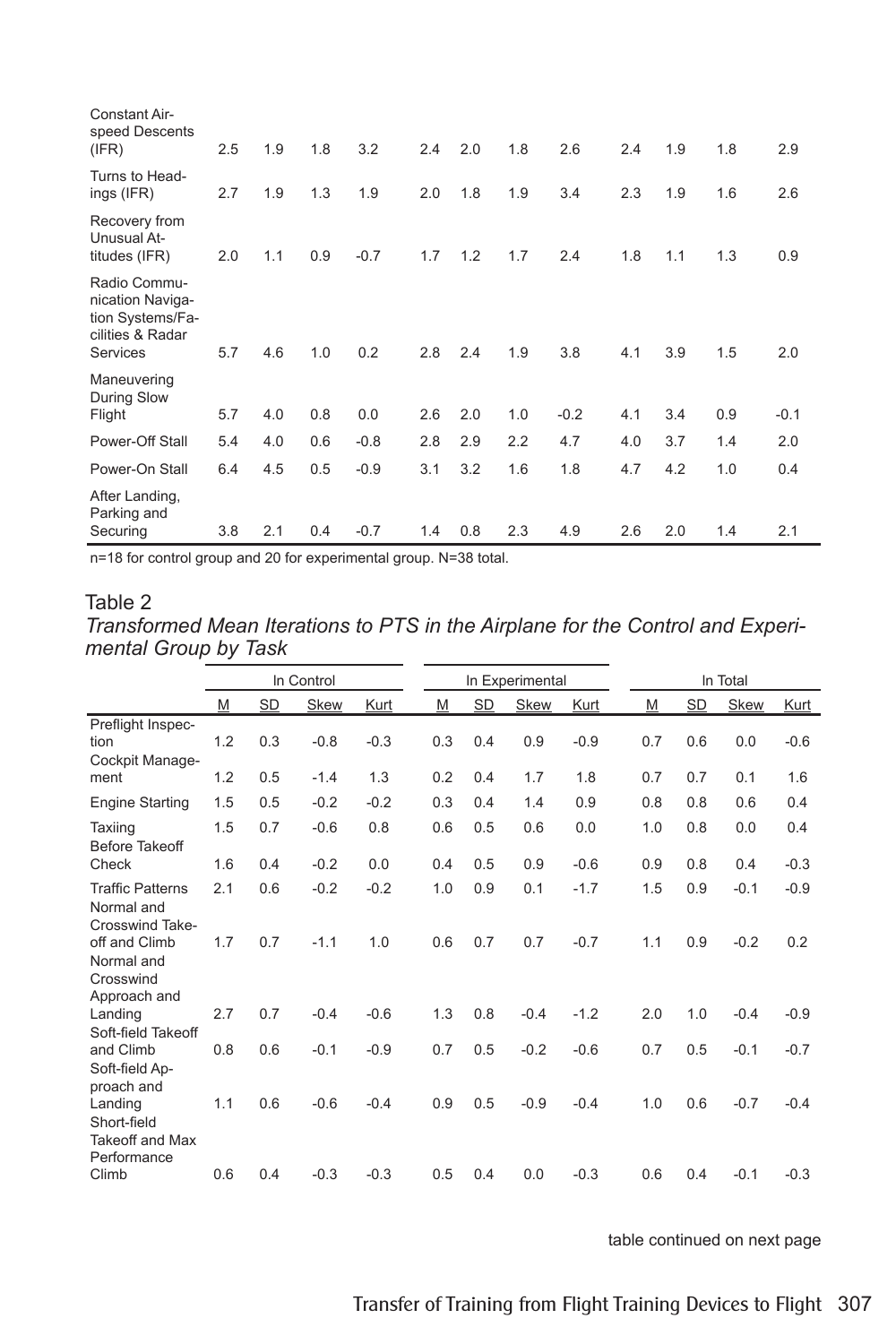| Short-field                                              |     |     |        |        |     |     |        |        |     |     |        |        |
|----------------------------------------------------------|-----|-----|--------|--------|-----|-----|--------|--------|-----|-----|--------|--------|
| Approach and<br>Landing<br>Forward Slip to a             | 1.2 | 0.7 | 0.2    | 0.1    | 1.0 | 0.4 | $-1.3$ | 1.2    | 1.1 | 0.5 | $-0.6$ | 0.6    |
| Landing<br>Go-Around/Re-                                 | 0.7 | 0.6 | 0.1    | $-1.2$ | 0.4 | 0.4 | 0.5    | $-1.4$ | 0.5 | 0.5 | 0.3    | $-1.3$ |
| jected Landing                                           | 0.8 | 0.7 | 0.5    | $-0.7$ | 0.3 | 0.5 | 1.2    | 0.9    | 0.5 | 0.6 | 0.9    | 0.1    |
| Steep Turns<br>Rectangular                               | 1.2 | 0.5 | $-0.7$ | 0.9    | 0.8 | 0.6 | 0.0    | $-1.0$ | 1.0 | 0.6 | $-0.4$ | $-0.1$ |
| Course                                                   | 0.8 | 0.5 | $-0.2$ | $-0.1$ | 0.6 | 0.4 | $-0.6$ | $-1.2$ | 0.7 | 0.5 | $-0.4$ | $-0.7$ |
| S-Turns<br>Turns Around a                                | 1.2 | 0.8 | $-0.2$ | $-1.1$ | 0.8 | 0.5 | $-0.7$ | $-1.1$ | 1.0 | 0.7 | $-0.5$ | $-1.1$ |
| Point<br>Pilotage and                                    | 0.9 | 0.5 | $-0.5$ | $-0.3$ | 0.8 | 0.5 | $-0.1$ | 1.1    | 0.9 | 0.5 | $-0.3$ | 0.4    |
| Dead Reckoning                                           | 0.2 | 0.3 | 1.8    | 3.9    | 0.3 | 0.3 | 1.2    | 1.1    | 0.2 | 0.3 | 1.5    | 2.5    |
| Diversion                                                | 0.3 | 0.3 | 1.2    | 1.0    | 0.2 | 0.2 | 1.1    | 0.9    | 0.2 | 0.3 | 1.1    | 1.0    |
| Lost Procedures<br>Navigation Sys-<br>tems and Radar     | 0.3 | 0.3 | 0.5    | $-1.3$ | 0.2 | 0.2 | 1.2    | 1.2    | 0.2 | 0.3 | 0.9    | $-0.1$ |
| Services<br>Emergency<br>Approach and                    | 0.3 | 0.4 | 0.9    | $-0.6$ | 0.4 | 0.4 | 0.4    | $-1.0$ | 0.4 | 0.4 | 0.6    | $-0.8$ |
| Landing<br>Systems and                                   | 1.0 | 0.6 | $-0.2$ | 0.0    | 0.6 | 0.6 | 0.2    | $-1.2$ | 0.8 | 0.6 | 0.0    | $-0.6$ |
| Equipment<br>Malfunctions<br>Straight-and-               | 0.7 | 0.6 | 0.5    | 0.2    | 0.5 | 0.4 | 0.1    | $-1.7$ | 0.6 | 0.5 | 0.3    | $-0.8$ |
| Level Flight<br>(IFR)<br>Constant                        | 0.6 | 0.7 | 0.8    | $-0.7$ | 0.5 | 0.5 | 0.4    | $-1.5$ | 0.5 | 0.6 | 0.6    | $-1.1$ |
| <b>Airspeed Climbs</b><br>(IFR)<br><b>Constant Air-</b>  | 0.6 | 0.7 | 0.8    | $-0.1$ | 0.6 | 0.6 | 0.7    | $-0.4$ | 0.6 | 0.6 | 0.8    | $-0.3$ |
| speed Descents<br>(IFR)                                  | 0.7 | 0.7 | 0.5    | $-0.6$ | 0.6 | 0.7 | 0.9    | $-0.3$ | 0.6 | 0.7 | 0.7    | $-0.5$ |
| Turns to Head-<br>ings (IFR)<br>Recovery from            | 0.7 | 0.7 | 0.3    | $-1.3$ | 0.3 | 0.5 | 1.3    | 0.4    | 0.5 | 0.6 | 0.8    | $-0.4$ |
| Unusual At-<br>titudes (IFR)<br>Radio Commu-             | 0.5 | 0.6 | 0.4    | $-1.4$ | 0.4 | 0.5 | 1.1    | $-0.1$ | 0.5 | 0.5 | 0.7    | $-0.8$ |
| nication Naviga-<br>tion Systems/Fa-<br>cilities & Radar |     |     |        |        |     |     |        |        |     |     |        |        |
| Services<br>Maneuvering                                  | 1.4 | 0.9 | $-0.3$ | $-1.0$ | 0.7 | 0.7 | 0.6    | $-0.7$ | 1.0 | 0.9 | 0.2    | $-0.9$ |
| During Slow<br>Flight                                    | 1.4 | 0.7 | $-0.4$ | $-0.5$ | 0.7 | 0.7 | 0.4    | $-1.6$ | 1.0 | 0.8 | 0.0    | $-1.0$ |
| Power-Off Stall                                          | 1.3 | 0.8 | $-0.5$ | $-0.6$ | 0.6 | 0.8 | 1.0    | $-0.3$ | 1.0 | 0.9 | 0.2    | $-0.4$ |
| Power-On Stall                                           | 1.5 | 0.7 | $-0.5$ | $-0.2$ | 0.7 | 0.9 | 0.8    | $-1.0$ | 1.1 | 0.9 | 0.1    | $-0.6$ |
| After Landing,<br>Parking and                            |     |     |        |        |     |     |        |        |     |     |        |        |
| Securing                                                 | 1.2 | 0.7 | $-0.6$ | $-0.5$ | 0.2 | 0.4 | 1.7    | 1.8    | 0.7 | 0.7 | 0.5    | 0.7    |

n=18 for control group and 20 for experimental group. N=38 total.

#### *MANOVA*

Researchers calculated a MANOVA to determine if the number of flight iterations performed in airplane flight to achieve PTS was significantly lower for the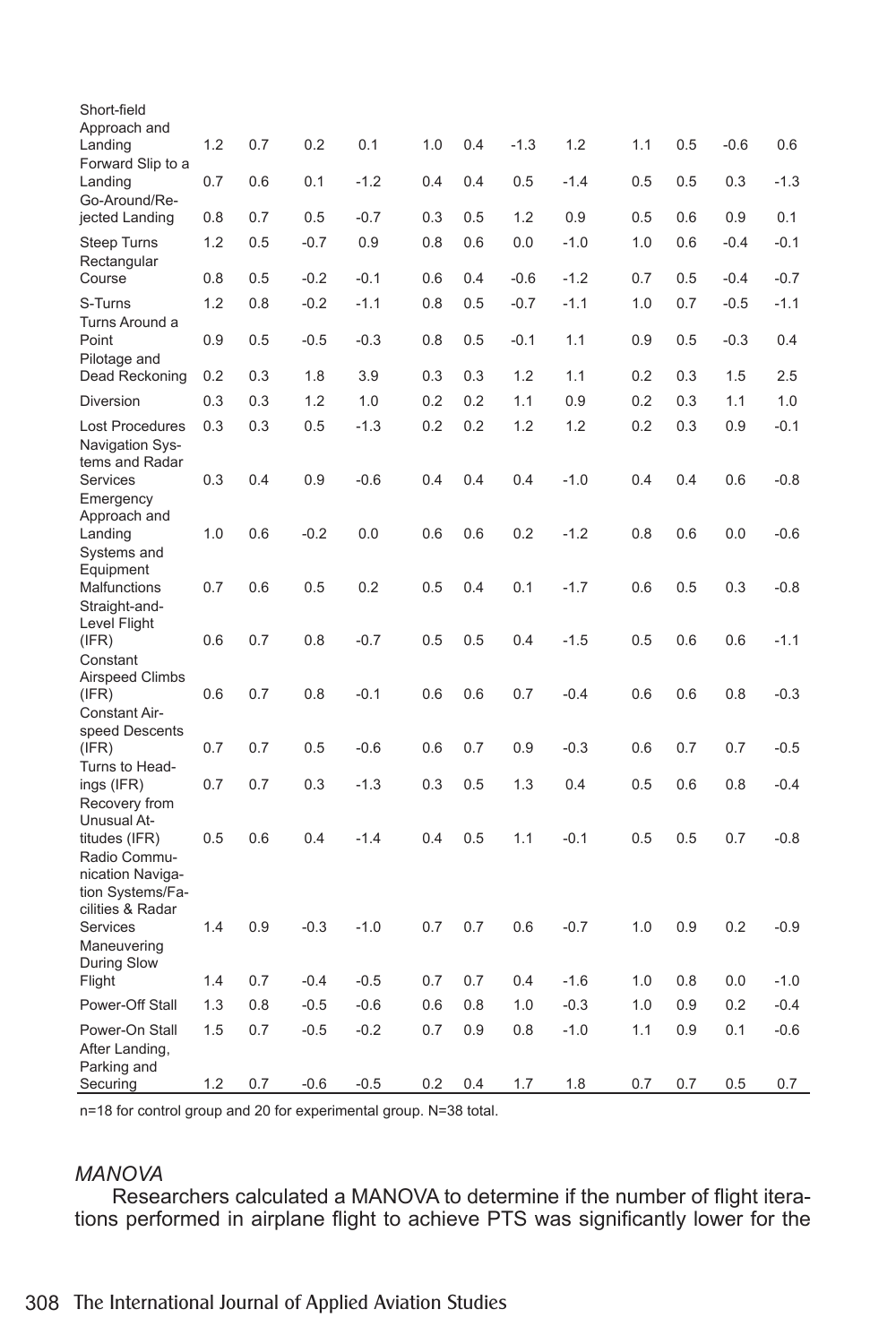experimental group. Tasks with significantly lower mean iterations for the experimental group are noted with an asterisk in Table 3. There were no tasks with significantly higher mean iterations for the experimental group in the airplane. For all dependant variables p=0.05 with 1, 36 degrees of freedom. A MANOVA analysis was selected for these data to reduce the possibility of a Type I error given the large number of dependant variables.

Table 3

*Transfer Effectiveness Ratio (TER) from FTD Flight to Airplane Flight and MANOVA results by PTS Task*

|                                               | <b>TER</b> | F     | р    |
|-----------------------------------------------|------------|-------|------|
| Preflight Inspection*                         | 0.64       | 76.98 | 0.00 |
| Cockpit Management*                           | 0.72       | 37.84 | 0.00 |
| Engine Starting*                              | 0.59       | 67.16 | 0.00 |
| Taxiing*                                      | 0.77       | 19.58 | 0.00 |
| Before Takeoff Check*                         | 0.82       | 71.75 | 0.00 |
| Traffic Patterns*                             | 2.19       | 17.58 | 0.00 |
| Normal and Crosswind Takeoff and Climb*       | 0.57       | 18.40 | 0.00 |
| Normal and Crosswind Approach and Landing*    | 2.1        | 31.76 | 0.00 |
| Soft-field Takeoff and Climb                  | 0.06       | 0.10  | 0.76 |
| Soft-field Approach and Landing               | 0.32       | 1.45  | 0.24 |
| Short-field Takeoff and Max Performance Climb | 0.13       | 0.63  | 0.43 |
| Short-field Approach and Landing              | 0.27       | 1.17  | 0.29 |
| Forward Slip to a Landing*                    | 0.48       | 5.67  | 0.02 |
| Go-Around/Rejected Landing*                   | 0.51       | 4.23  | 0.05 |
| Steep Turns*                                  | 0.32       | 4.22  | 0.05 |
| <b>Rectangular Course</b>                     | 0.32       | 2.77  | 0.10 |
| S-Turns                                       | 0.53       | 3.30  | 0.08 |
| Turns around a Point                          | 0.2        | 0.20  | 0.66 |
| Pilotage and Dead Reckoning                   | 0.09       | 0.10  | 0.75 |
| <b>Diversion</b>                              | $-0.02$    | 1.06  | 0.31 |
| Lost Procedures                               | 0.18       | 1.27  | 0.27 |
| Navigation Systems and Radar Services         | 0.1        | 0.63  | 0.43 |
| Emergency Approach and Landing*               | 0.69       | 4.97  | 0.03 |
| <b>Systems and Equipment Malfunctions</b>     | 0.41       | 2.57  | 0.12 |
| Straight-and-Level Flight (IFR)               | 0.09       | 0.45  | 0.51 |
| Constant Airspeed Climbs (IFR)                | 0.1        | 0.09  | 0.77 |
| <b>Constant Airspeed Descents (IFR)</b>       | 0.05       | 0.13  | 0.72 |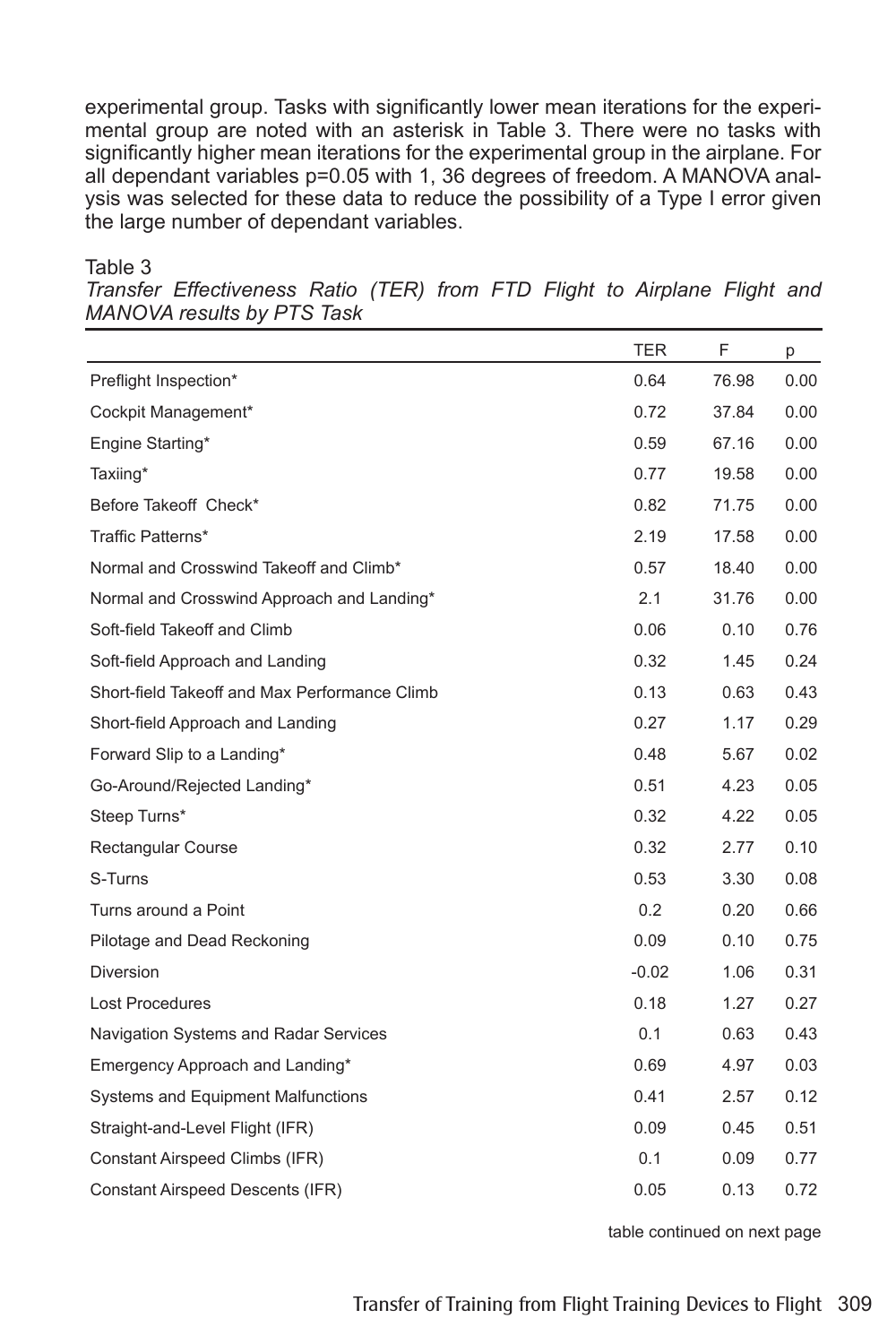| Turns to Headings (IFR)*                                                                                | 0.3  | 3.99  | 0.05 |
|---------------------------------------------------------------------------------------------------------|------|-------|------|
| Recovery from Unusual Attitudes (IFR)<br>Radio Communication Navigation Systems/Facilities & Radar Ser- | 0.09 | 0.72  | 0.40 |
| vices*                                                                                                  | 0.82 | 5.50  | 0.02 |
| Maneuvering During Slow Flight*                                                                         | 0.38 | 10.75 | 0.00 |
| Power-Off Stall*                                                                                        | 0.27 | 6.82  | 0.01 |
| Power-On Stall*                                                                                         | 0.34 | 9.79  | 0.00 |
| After Landing, Parking and Securing*                                                                    | 0.74 | 26.92 | 0.00 |

\* indicates significant F value.

#### **Discussion**

The transfer effective ratios (TERs) (see Table 3) indicated that 33 out of 34 tasks had positive transfer from FTD flight to aircraft flight. For 18 of these 34 tasks, the experimental group required significantly fewer iterations to achieve PTS standards in the airplane after they trained to standard in the FTD. The positive direction of the TERs, coupled with significantly lower number of iterations to achieve PTS in the airplane by the experimental group, strongly suggests that these FTDs are an effective means for training ab-initio student pilots. Some tasks were more effectively trained than others were. Flight training developers need to weigh the issue of effective transfer when determining the curricula selected to meet training needs. At times, tasks with apparently low levels of transfer effectiveness are most effectively trained in simulation when safety and/ or monetary savings are considered. There are several possible explanations addressing whether a task can be effectively trained in a simulation device with the functionality of these FTDs for ab-initio flight students. Based on direct observations and instructor pilot interviews, the researchers categorized factors that indicate potential explanations for the degree of transfer in multiple tasks.

#### *Visual Fidelity*

 The FTDs served primarily for training visual flight rule (VFR) tasks. Pilot perceptions of vection (i.e., a visually induced false sensation of self-movement) occur primarily by sensing movement of objects in the peripheral vision. The motion parallax effect afforded by the enhanced visual scene in the simulation enhances perceptions of vection. Tasks performed in close proximity to detailed and well-developed 3-dimensional (3-D) graphic artwork in the virtual world typically indicated higher levels of transfer when compared to those practiced in less developed areas of the virtual world. These tasks included Taxing, Traffic Patterns, Normal and Crosswind Take-Off and Climb, Normal and Crosswind Approach and Landing, Forward Slip to Landing, Go Around/Rejected Landing, Emergency Approach and Landing, and After Landing Parking and Securing. Students performed these tasks in the highly developed virtual flight environment immediately surrounding Daytona Beach International Airport (KDAB). The significance of these tasks suggests that the high fidelity visual display, in conjunction with the well-developed 3-D graphic artwork, had a positive effect on transfer from FTD-based flight to airplane-based flight. Researchers found ToT was not significant in the well-developed 3-D graphic virtual environment for four tasks.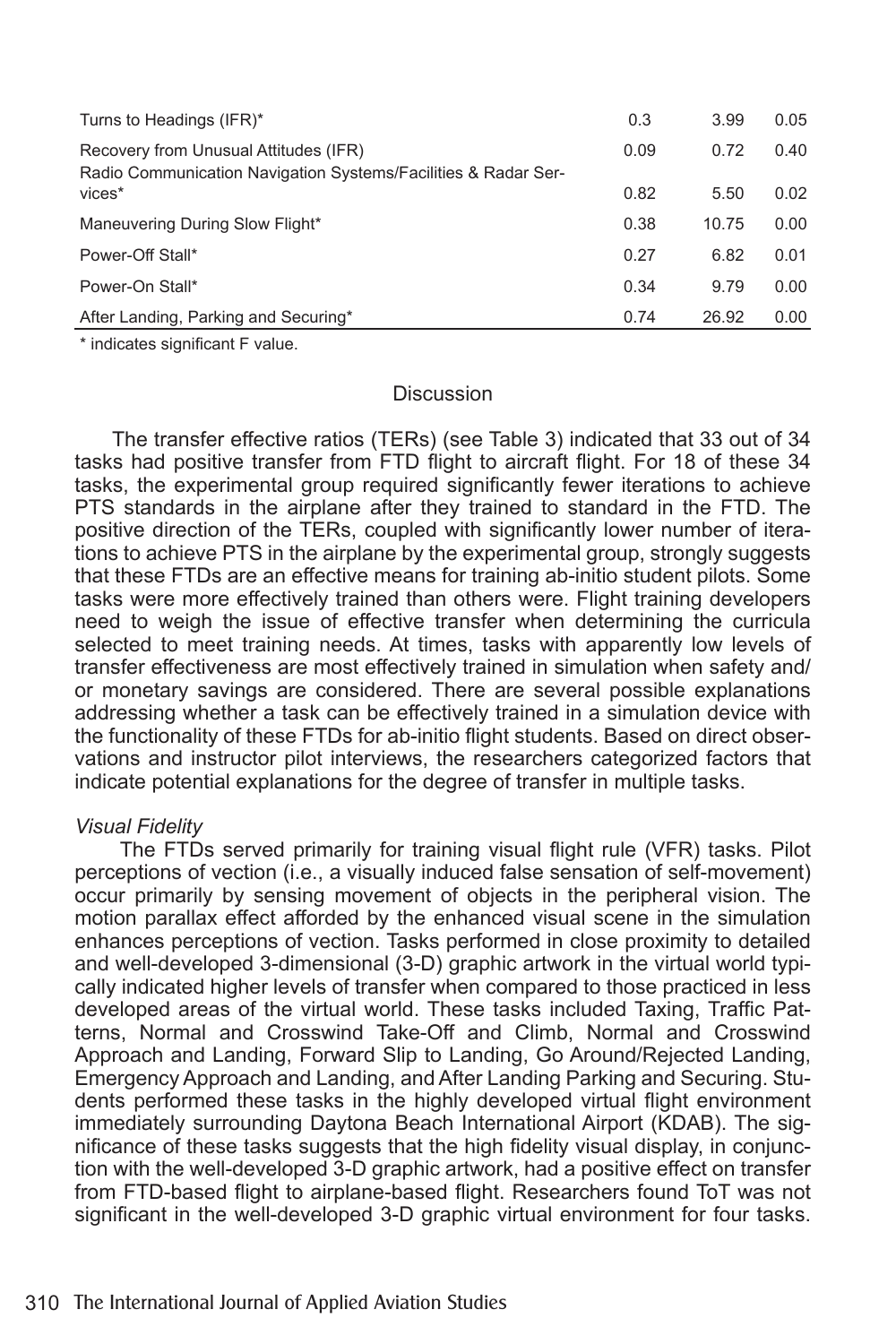These tasks were Soft-field Take Off and Climb, Soft-field Approach and Landing, Short-field Off Take Off and Max Performance Climb, and Short-field Approach and Landing. Researchers hypothesize these four task's inherent degree of difficulty (i.e., the tasks are difficult to master regardless of application of a real or virtual training environment) affected performance and further research is necessary to isolate the causes.

While fidelity of the visual scene improved ToT for multiple tasks, the impact of a high level of visual fidelity appeared to have minimal positive transfer in other tasks. Rectangular Course, S-Turns, and Turns Around a Point are ground reference maneuvers performed in the practice areas to the northwest and southeast of KDAB between 600 and 1,000 feet above ground level (AGL). Developers optimized the FTD visual system for flight at 3,000 feet AGL and above. This is due to the nature of the satellite imagery underlying the virtual world. As pilots descend to lower altitudes, and in the absence of 3-D graphics, visual fidelity is compromised. This impairment to visual fidelity can account for the minimal positive transfer for these tasks.

Pilotage and Dead Reckoning, Diversion, and Lost Procedures were not significantly different between the two groups for transferring skills to airplane flight. The researchers hypothesize the optimization of the visual system at 3000 feet AGL in conjunction with a lack of detailed 3-D graphical art work across a relatively long (i.e., 150 nautical mile) flight route may have failed to deliver the cues necessary to effectively train these tasks that are heavily reliant on external visual cues. Diversion was the only task indicating negative transfer. This negative transfer was not significant for this task, but warrants further investigation. Diversion might be a difficult task in the virtual environment due to its inherent lack of well-developed visual virtual landmarks. Being diverted in the real world environment (i.e., flying into new airspace) is greatly aided by a surplus of visual landmarks that might be useful during navigation.

#### *Procedural Similarity*

The theory of Identical Elements as initially stated by Thorndike (1906) suggested that transfer only occurs in the presence of specific common elements. High fidelity in the forms of physical fidelity (e.g., the FTD's real Cessna C-172S cockpit), cognitive fidelity (e.g., instructor pilots role playing air traffic/air traffic control and ab-initio pilot realistically experiencing cognitive work loading during training), control loading fidelity, (e.g., realistic force feed back on flight controls), and aerodynamic fidelity enables the FTD to properly mimic airplane flight. The researchers deem certain PTS tasks are highly procedural in nature and are readily replicated in the simulated flight training environment used at ERAU for research. These tasks include: Preflight Inspection, interior cockpit only; Cockpit Management; Engine Starting; Before Take-Off Check; Radio Communication Navigational Systems/Facilities and Radar Services; Traffic Patterns; Steep Turns; and After Landing Parking and Securing.

#### *Difficulty of Tasks*

Several flight tasks necessitate higher levels of skill than others (e.g., it is inherently more difficult to perform a Short-Field Approach and Landing than a Normal and Crosswind Approach and Landing, the PTS standard for a Short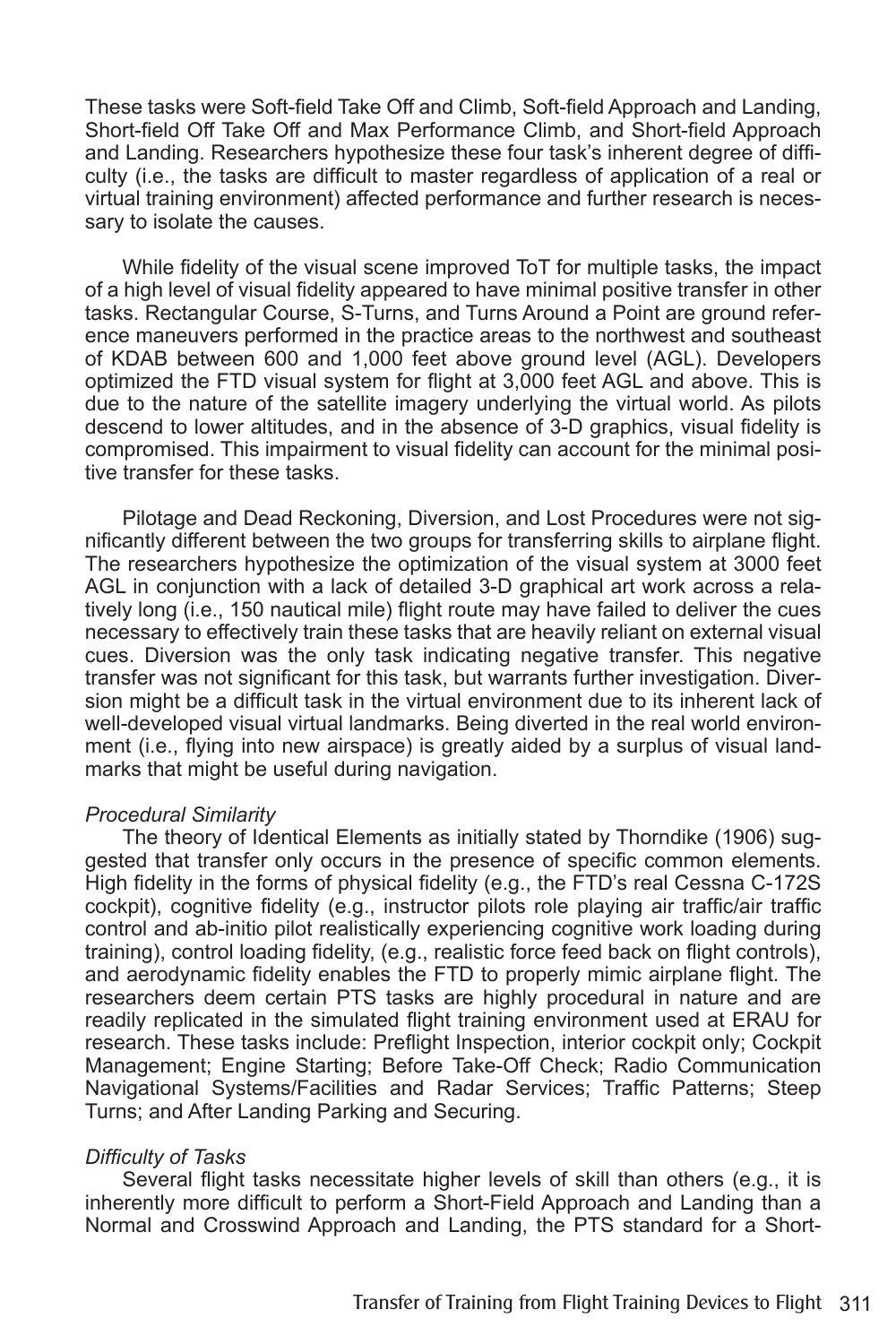Field Approach and Landing is 200 feet while the PTS standard allows 400 feet for a Normal and Crosswind Approach and Landing). Typically, ab-initio pilots master these tasks during the later stages of their training. Soft-Field Takeoff and Climb, Soft-Field Approach and Landing, Short-Field Takeoff and Climb, Short-Field Approach and Landing are taught late in the curricula. These tasks proved more difficult to master for participants in both the experimental and control groups. Positive transfer occurred for each task but the difference between the simulation group and the control group was not significant. The data suggested that these tasks are difficult to achieve no matter where they were first learned. Training to standard in the FTD did not seem to mitigate the difficulty of mastering these tasks. The sequencing of training tasks in the curricula had the goal of adhering to the building block principle of learning (i.e., a concept where knowledge and skills are best learned based on previous associated learning experiences) (Federal Aviation Administration, 1999).

#### *Visual Scanning and Response*

The tasks of Slow Flight, Power-Off Stalls, and Power-On Stalls also showed a significantly lower number of iterations necessary for the experimental group to achieve PTS standards in the airplane when compared to the control group. While in actual flight performance of these tasks rely heavily upon the students' ability to perceive and respond to proprioceptive stimulation for pitch attitude and the sensation of falling. Participants learning these tasks in the FTD perform in the absence of proprioceptive stimulation. They were forced to rely exclusively upon their visual sense to determine the aircraft state as it approaches the indicated airspeeds (IAS) that result in a stalled condition. The students' ability to maneuver during slow flight and properly recovering from a stalled flight condition was positively affected by their training in the FTD. Enhanced attention to the flight instruments may allow the participants to perform these tasks in flight after training in the FTD. Ab-initio students may learn to scan more efficiently between instruments and the out-of-the-cockpit visual scene while mastering these tasks in the FTD.

#### *Dynamic Flight Environment*

The FTDs incorporate a degree of unstable air mass modeling. The weather modeling is optimized to replicate flight conditions experienced during relatively stable departure, enroute, and approach stages of flight. Complex and changing combinations of updrafts, downdrafts, crosswinds, and headwinds tremendously affect control inputs necessary to perform flight tasks and remain within PTS prescriptions. Previous research examining the transfer of skills from simulated flight to real flight under simulated instrument meteorological conditions (IMC) has not addressed performance by ab-initio pilots. This previous research typically addressed performance by pilots with at least Private Pilot certification. More experienced pilots are already familiar with the feel of the aircraft and how it will react during each maneuver. Straight-and-Level Flight, Constant Airspeed Climbs, Constant Airspeed Descents, Turns to Headings, and Recovery from Unusual Attitudes are tasks taught to ab-initio pilots under instrument flight rules (IFR) in simulated IMC. None of the basic instrument tasks showed a significant difference in airplane iterations between the two groups, with the exception of Turns to Headings in the transformed data. The researchers hypothesize that the FTD does not mimic all of the complexities of air currents experienced in actual flight.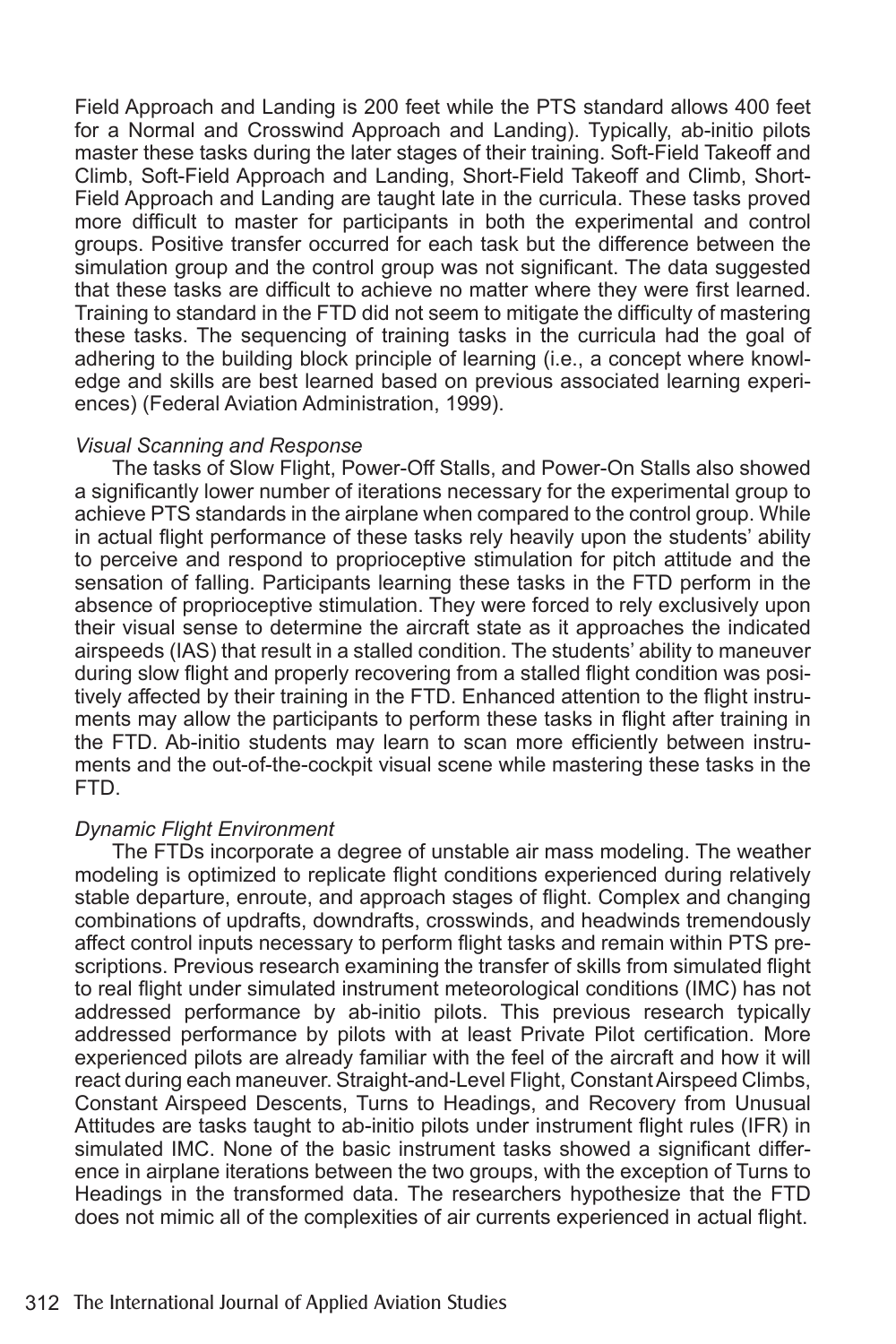#### Conclusion

The researchers' purpose for this study was to quantify the transfer effectiveness of training in FTDs to performance in an actual airplane. This study used simulated flight as the primary means of training ab-initio pilots as they earned a Private Pilot's certificate. The study was longitudinal in nature. It followed the performance of participant pilots from a novice condition to certification by the FAA as a Private Pilot. This study included elements that differentiate it from other studies in that it included ab-initio pilots culminating in FAA certification as a Private Pilot under a Part 142 approved curriculum. The curriculum was primarily comprised of flight training with simulated flight.

The analysis of the data and direct observations of performance lead the researchers to believe training ab-initio pilots with an FTD that has the functionality and fidelity of the devices in use at ERAU can be effective. Transfer of training was positive in 33 out of 34 tasks and significantly different from the control group in 18 out of 34 tasks. Optimizing flight curricula to capitalize on the strengths and weaknesses of the device is critical to flight training. Embry-Riddle Aeronautical University is in the process of applying the results of this research to its flight curricula developmental process. Now and in the future, ERAU ab-initio pilots will train with a flight curriculum that relies heavily upon FTD flight.

#### References

- Anderson, R. P., & Macchiarella, N. D. (2004). Nonmotion flight simulation development of slow flight and stall tasks for use in ab-initio flight training. *Proceedings of the Human Performance, Situation Awareness and Automation Technology II (HPSAA* II) Conference. Daytona Beach, FL, II, 180-184.
- Aron, A., & Aron, E.N. (1999). Strategies when population distributions are not normal: Data transformations, rank-order tests, and computer-intensive methods. In *Statistics for psychology* (2nd ed., pp. 458-487). Upper Saddle River, NJ: Prentice Hall.
- Beaubien, M. J., Baker, D. P., & Salvaggio, A. N. (2004). Improving the construct validity of line operational simulation ratings: Lessons learned from the assessment center. *International Journal of Aviation Psychology, 14*(1), 1-17.
- Brown, Y. J., Cardullo, F. M., & Sinacori, J. M. (1989). *Need-based evaluation of simulator force and motion cuing device* (No. 89-3272-CP). Reston, VA: American Institute of Aeronautics and Astronautics.
- Champney, R., Milham, L., Carroll, M. B., Stanney, K. M., Cohn, J. (2006). A method to determine optimal simulator training time: Examining performance improvement across the learning curve. *Proceedings of the Human Factors and Ergonomics Society 50th Annual Meeting*. San Francisco, CA, 2654-2658
- Embry-Riddle Aeronautical University. (2003). *Cessna 172S standard operating procedures*. Daytona Beach: Embry-Riddle Aeronautical University.
- Embry-Riddle Aeronautical University. (2005a). *Private pilot SEL training manual.* Unpublished Curriculum, Approved by FSDO-15. Embry-Riddle Aeronautical University, Daytona Beach, FL.
- Embry-Riddle Aeronautical University. (2005b). *Private pilot TCO.* Unpublished Curriculum, Approved by FSDO-15. Embry-Riddle Aeronautical University, Daytona Beach, FL.